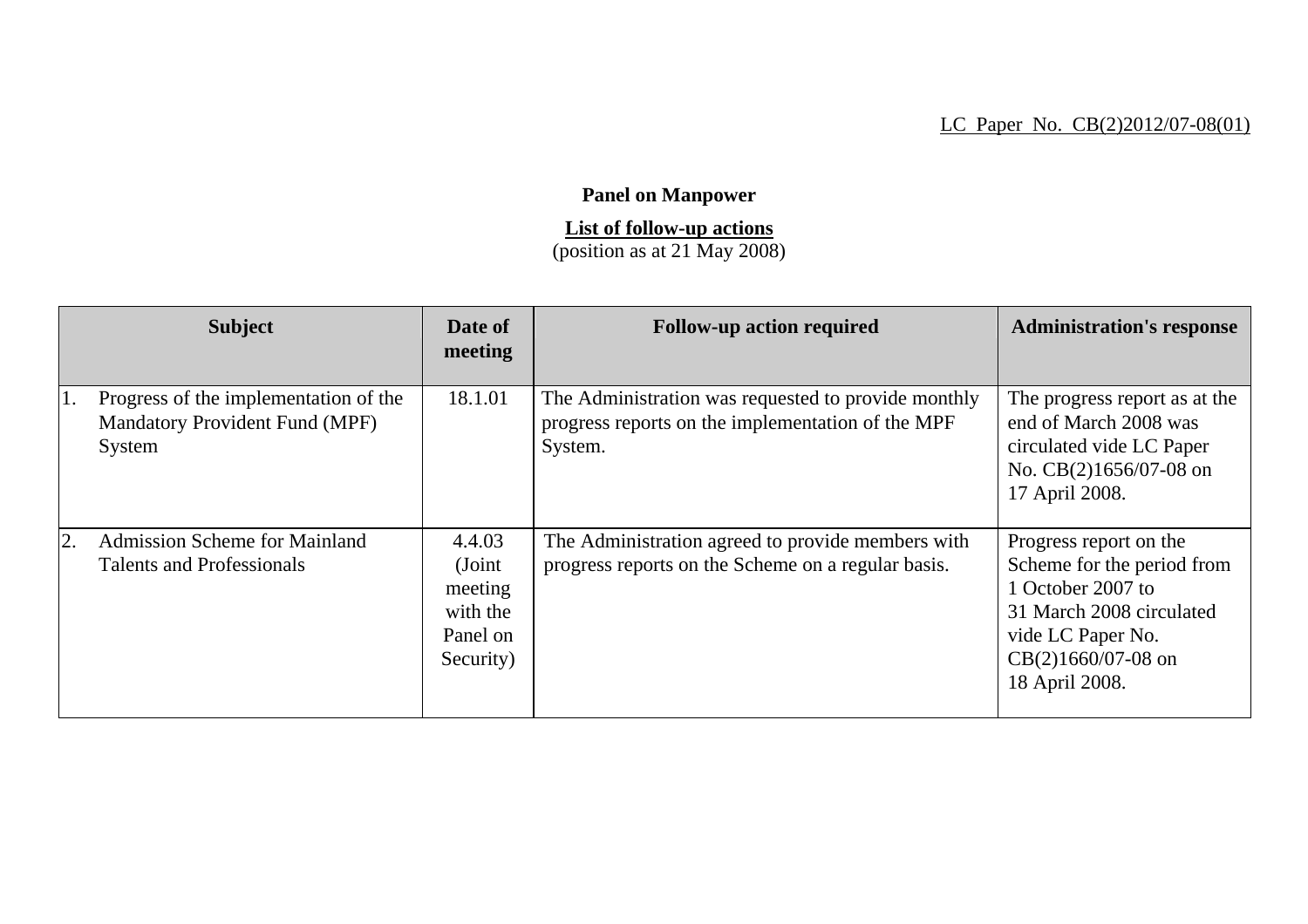|    | <b>Subject</b>                                                              | Date of<br>meeting | <b>Follow-up action required</b>                                                                                                                                                                                                                                                                                                                                                                                                                     | <b>Administration's response</b> |
|----|-----------------------------------------------------------------------------|--------------------|------------------------------------------------------------------------------------------------------------------------------------------------------------------------------------------------------------------------------------------------------------------------------------------------------------------------------------------------------------------------------------------------------------------------------------------------------|----------------------------------|
| 3. | Prevention of abuse of the Protection<br>of Wages on Insolvency Fund (PWIF) | 15.12.05           | The Administration was requested -<br>to consider providing a paper setting out its legal<br>(a)<br>view on the issue of requiring all restaurant<br>proprietors to provide bank guarantees for the<br>statutory entitlements of employees; and                                                                                                                                                                                                      | Response awaited.                |
|    |                                                                             |                    | to provide information on the outcome of<br>(b)<br>suspected fraudulent cases involving PWIF<br>where prosecution had been instituted.                                                                                                                                                                                                                                                                                                               | - Ditto -                        |
| 4. | Training for ethnic minorities                                              | 24.10.06           | The Administration was requested to provide<br>(a)<br>information on the details of training courses<br>offered to ethnic minorities, provision of<br>assistance to help them secure employment and<br>the number of persons who had secured<br>employment; and                                                                                                                                                                                      | Response awaited.                |
|    |                                                                             | 17.5.07            | The Administration was requested to provide<br>(b)<br>information on the number of the Continuing<br><b>Education Fund-approved training courses</b><br>designed to meet the specific needs of ethnic<br>minorities. The Administration also agreed to<br>provide information on career-oriented training<br>programmes and retraining courses offered by the<br>Vocational Training Council and the Employees<br>Retraining Board for these people. | - Ditto -                        |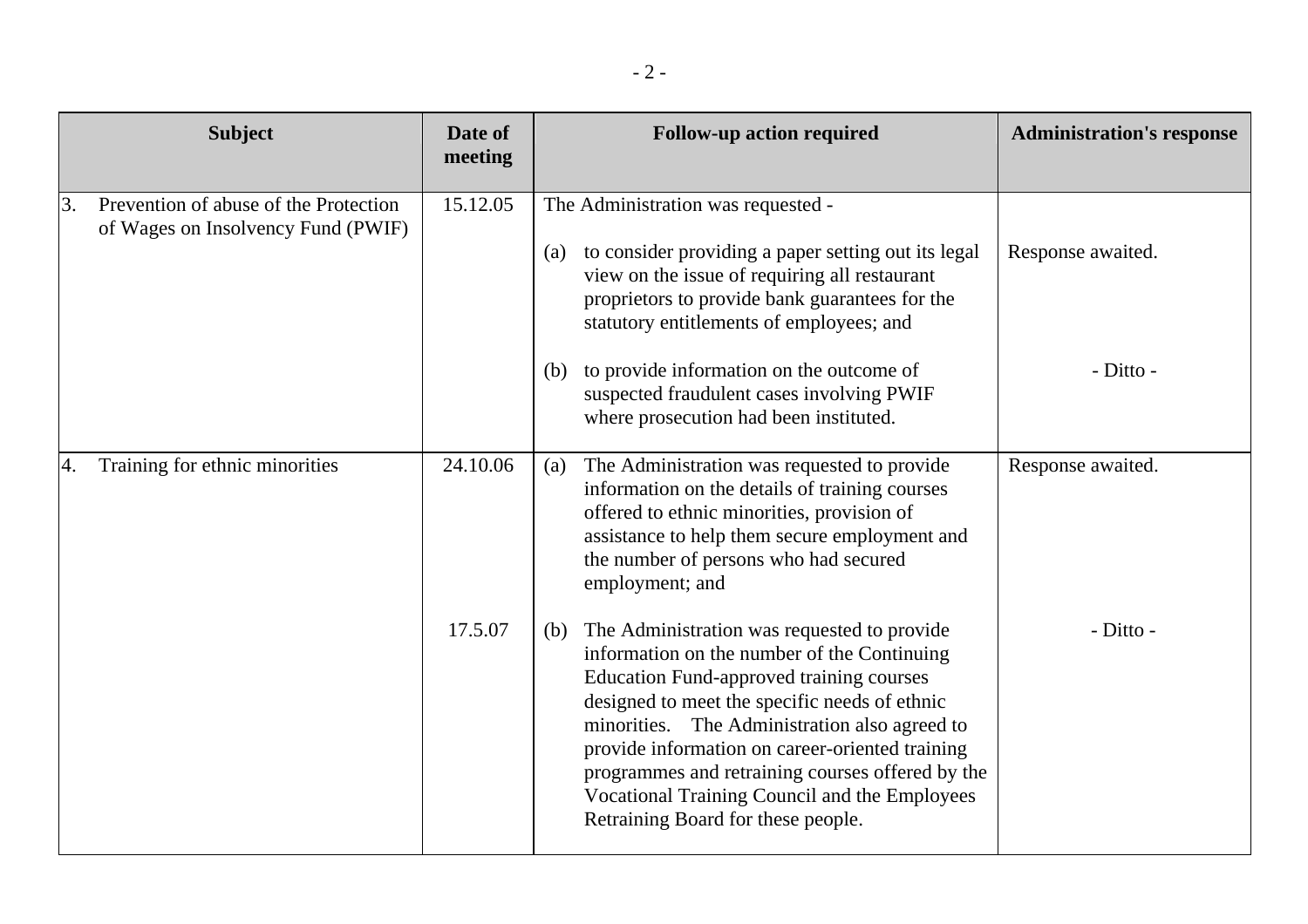|                  | <b>Subject</b>                                                                                                                                      | Date of<br>meeting | <b>Follow-up action required</b>                                                                                                                                                                                                       | <b>Administration's response</b>                                 |  |                                                                                                                                                                                                                                                  |           |
|------------------|-----------------------------------------------------------------------------------------------------------------------------------------------------|--------------------|----------------------------------------------------------------------------------------------------------------------------------------------------------------------------------------------------------------------------------------|------------------------------------------------------------------|--|--------------------------------------------------------------------------------------------------------------------------------------------------------------------------------------------------------------------------------------------------|-----------|
| $\vert 5. \vert$ | Effectiveness of training programmes<br>under the Task Force on Continuing<br>Development and Employment-related<br>Training for Youth (Task Force) | 24.10.06           | The Administration was requested to report to the<br>Panel on the effectiveness of the training programmes<br>when the findings of the study on the overall<br>effectiveness of the programmes under the Task Force<br>were available. | Response awaited.                                                |  |                                                                                                                                                                                                                                                  |           |
| 6.               | Wage Protection Movement for<br>employees in the cleansing and<br>guarding services sectors (WPM)                                                   | 19.4.07            | The Administration was requested -<br>(a)<br>to provide the Panel with a written response<br>(i)<br>to issues raised by deputations attending the<br>meeting;                                                                          | Response awaited.                                                |  |                                                                                                                                                                                                                                                  |           |
|                  | <b>Discrimination Ordinance;</b>                                                                                                                    |                    |                                                                                                                                                                                                                                        |                                                                  |  | (ii) to consult the Equal Opportunities<br>Commission whether the intent to make<br>special arrangements for the more<br>vulnerable groups if a statutory minimum<br>wage was introduced would constitute<br>discrimination under the Disability | - Ditto - |
|                  |                                                                                                                                                     |                    | (iii) to provide the Panel as soon as possible with<br>details of the mechanism and criteria for<br>assessing the overall effectiveness of WPM;<br>and                                                                                 | The issue will be discussed<br>at the meeting on 27 May<br>2008. |  |                                                                                                                                                                                                                                                  |           |
|                  |                                                                                                                                                     | 21.2.08            | The Administration was requested to provide a<br>(b)<br>detailed paper on the issues related to the<br>introduction of a statutory minimum wage for the<br>two specified occupations.                                                  | Response awaited.                                                |  |                                                                                                                                                                                                                                                  |           |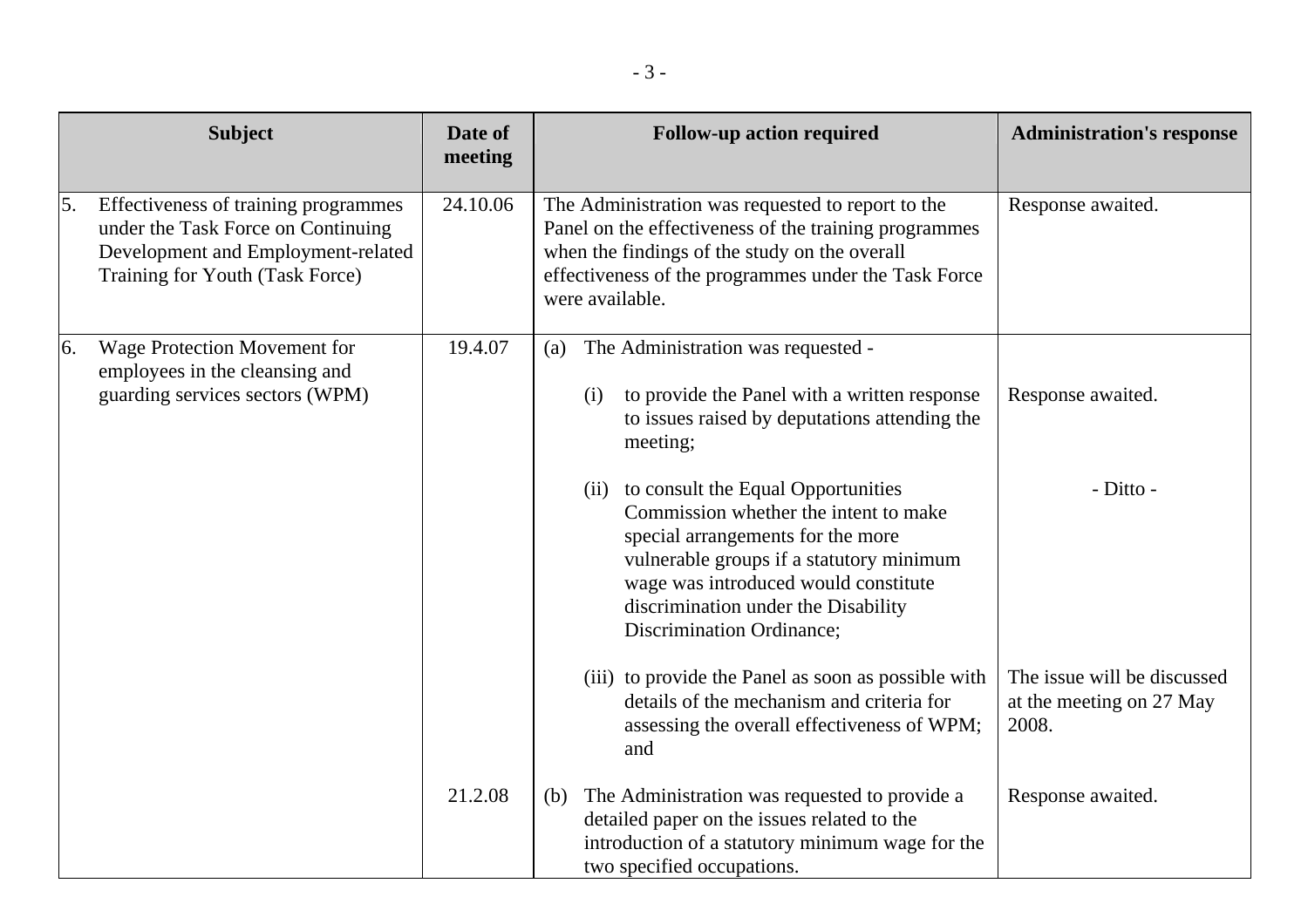|     | <b>Subject</b>                                                                                                                                                                                                                                     | Date of<br>meeting                                                                                                                | <b>Follow-up action required</b>                                                                                                                                                                                                                                                                                                              | <b>Administration's response</b> |
|-----|----------------------------------------------------------------------------------------------------------------------------------------------------------------------------------------------------------------------------------------------------|-----------------------------------------------------------------------------------------------------------------------------------|-----------------------------------------------------------------------------------------------------------------------------------------------------------------------------------------------------------------------------------------------------------------------------------------------------------------------------------------------|----------------------------------|
| 17. | Occupational injuries and accidents                                                                                                                                                                                                                | 21.12.06                                                                                                                          | The Administration was requested to provide a<br>breakdown of the occupational injuries or accidents of<br>employees in the Hospital Authority, including the<br>rehabilitation personnel.                                                                                                                                                    | Response awaited.                |
| 8.  | Protection against unreasonable and<br>unlawful dismissal by reason of the<br>fact that an employee has given<br>evidence, or agreed to give evidence,<br>in any proceedings in relation to the<br>enforcement of the Employment<br>Ordinance (EO) | 18.1.07                                                                                                                           | The Administration agreed to provide members with<br>statistics on cases in which the employers were<br>ordered to pay remedies under EO in respect of<br>unreasonable and unlawful dismissal in the past few<br>years.                                                                                                                       | Response awaited.                |
| 9.  | <b>Implementation of Qualifications</b><br>Framework (QF)                                                                                                                                                                                          | Meeting of the<br><b>Bills</b><br>Committee on<br>Accreditation<br>of Academic<br>and Vocational<br>Qualifications<br><b>Bill</b> | The Administration undertook to report to the Panel -<br>the progress of implementation of QF in<br>(a)<br>individual industries on a half-yearly basis; and<br>the results of the review of the pilot scheme on<br>(b)<br>Recognition of Prior Learning for the Printing<br>and Publishing, Watch and Clock, and<br>Hairdressing industries. | Response awaited.<br>- Ditto -   |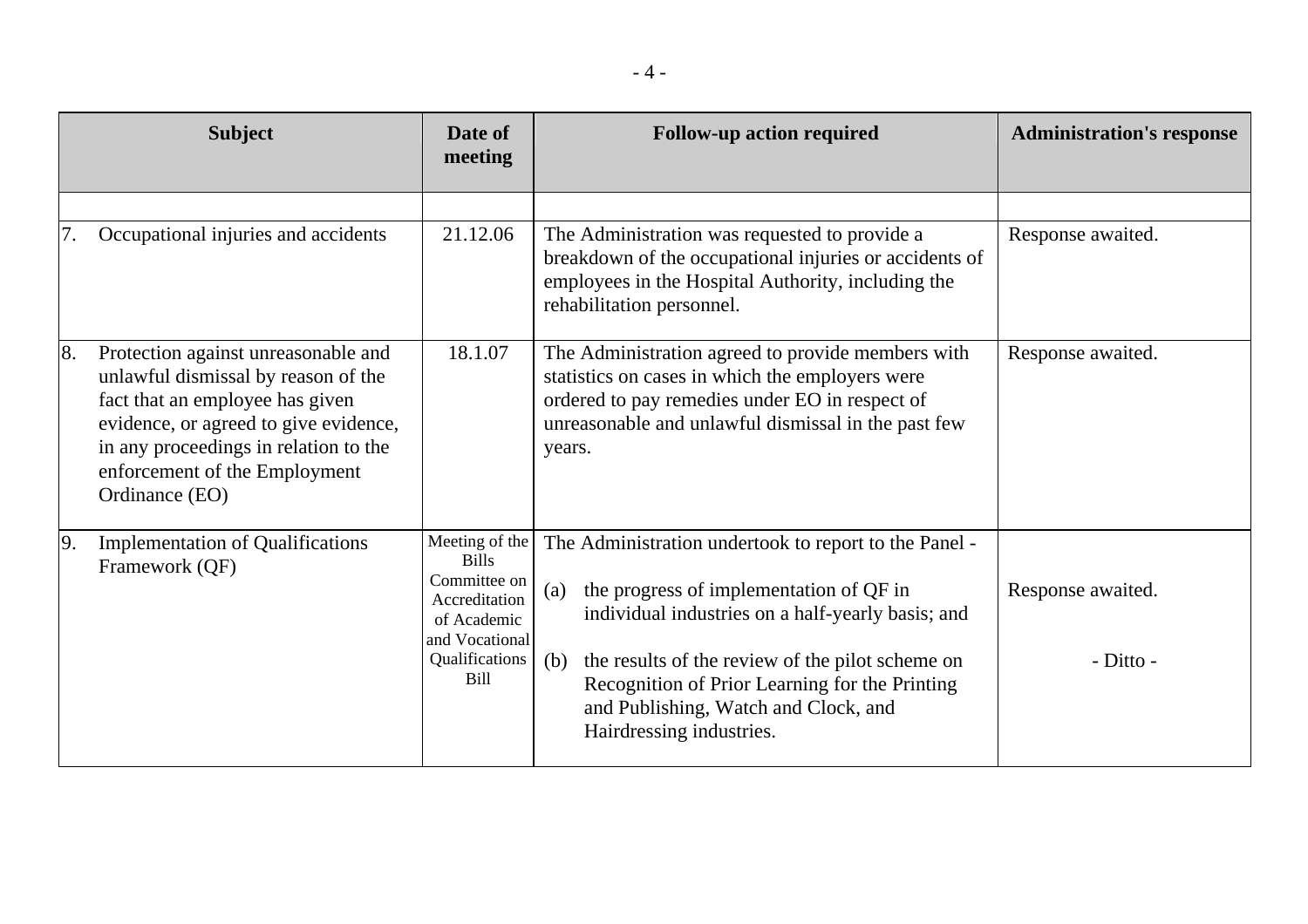| <b>Subject</b>                                       | Date of<br>meeting | <b>Follow-up action required</b>                                                                                                                                                                                                                                                                                                                                                                                                                                                                                                                                                                   | <b>Administration's response</b> |
|------------------------------------------------------|--------------------|----------------------------------------------------------------------------------------------------------------------------------------------------------------------------------------------------------------------------------------------------------------------------------------------------------------------------------------------------------------------------------------------------------------------------------------------------------------------------------------------------------------------------------------------------------------------------------------------------|----------------------------------|
| 10. Arrears of wages in the construction<br>industry | 5.7.07             | The Administration was requested to provide the<br>(a)<br>Panel with the number of labour disputes/claims<br>involving arrears of wages which were reported<br>by Labour Relations Officers (LROs), and<br>information on whether LROs had been unfairly<br>treated by the principal contractors for having<br>reported the cases to the Labour Department; and<br>The Administration was requested to map out a<br>(b)<br>policy to require principal contractors to make<br>wage payments direct to their subcontractors'<br>workers, and revert to the Panel in the new<br>legislative session. | Response awaited.<br>- Ditto -   |
| 11. "One-stop" employment service                    | 18.10.07           | The Administration was requested to provide<br>information on the employment situation of trainees<br>and the number of those who failed to secure a job<br>after attending the training programmes on a<br>three-month basis.                                                                                                                                                                                                                                                                                                                                                                     | Response awaited.                |
| 12. Operation of Labour Tribunal                     | 18.10.07           | The Administration was requested to follow up with<br>the Judiciary on the latest development on the<br>operation of the Labour Tribunal and revert to the<br>Panel.                                                                                                                                                                                                                                                                                                                                                                                                                               | Response awaited.                |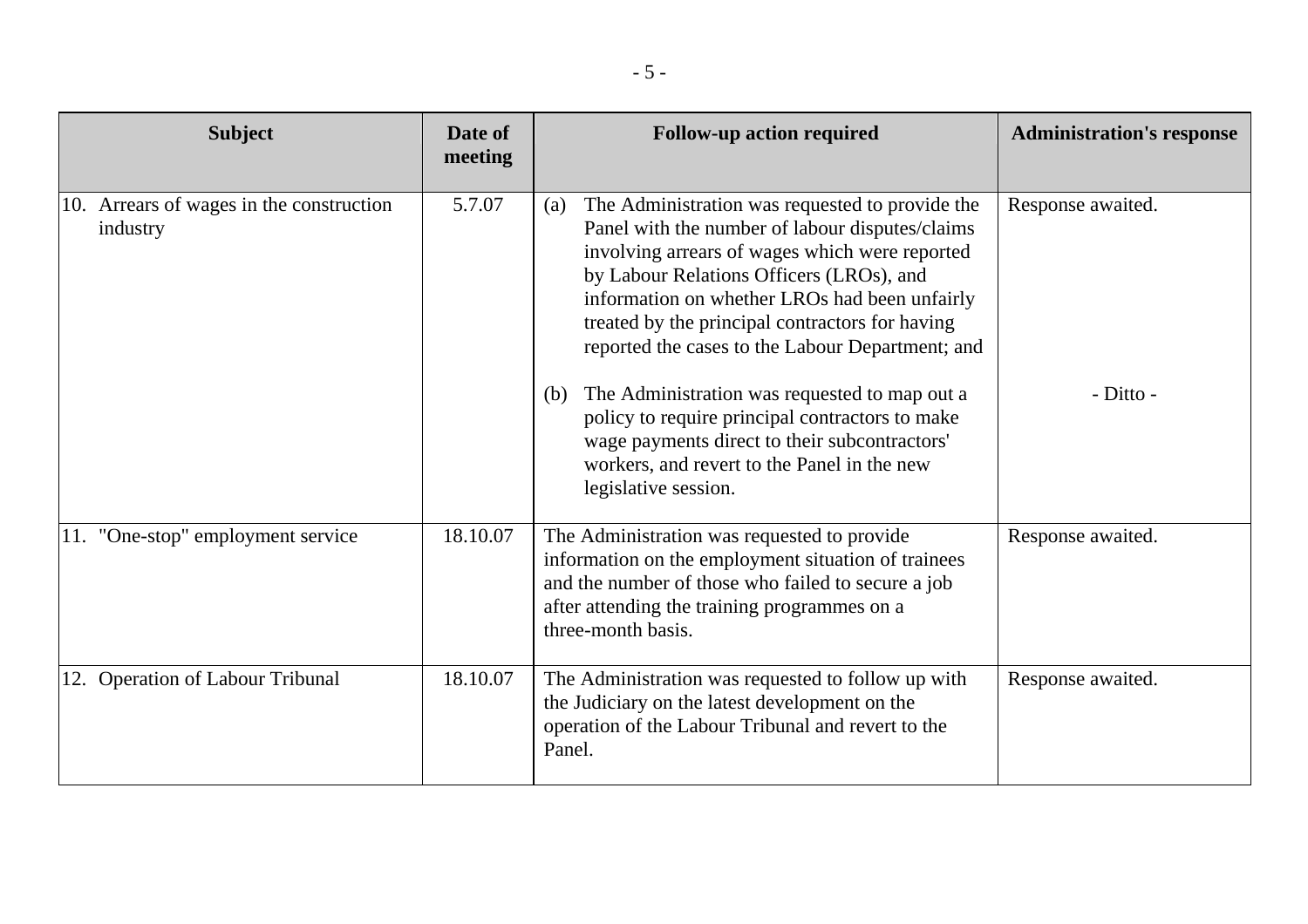| <b>Subject</b>                                                                                                                                                                        | Date of<br>meeting | <b>Follow-up action required</b>                                                                                                                                                                                                                               | <b>Administration's response</b> |
|---------------------------------------------------------------------------------------------------------------------------------------------------------------------------------------|--------------------|----------------------------------------------------------------------------------------------------------------------------------------------------------------------------------------------------------------------------------------------------------------|----------------------------------|
| 13. Employees' claims for periodical<br>payment for temporary incapacity and<br>other compensation as a result of<br>work-related injury                                              | 15.11.07           | The Administration was requested to provide<br>information on the alternative measures to assist<br>injured employees to claim for outstanding periodical<br>payment for temporary incapacity and/or other<br>compensation as a result of work-related injury. | Response awaited.                |
| 14. Proposal to revise the rate of Business<br>Registration Certificate levy for the<br>Protection of Wages on Insolvency<br>Fund (the Fund)                                          | 15.11.07           | The Administration was requested to follow up on<br>members' suggestion to broaden the scope of ex gratia<br>payment from the Fund and revert to the Panel before<br>the end of this legislative session.                                                      | Response awaited.                |
| 15. Findings on a review of Section 64B<br>of the Employment Ordinance on the<br>criminal liability of the responsible<br>persons of a body corporate with<br>regard to wage offences | 20.12.07           | The Administration agreed to provide -<br>information on the sentencing imposed on the<br>(a)<br>eight company directors who were given<br>jail/suspended jail sentence /community service<br>order in 2006 and January to November 2007;                      | Response awaited.                |
|                                                                                                                                                                                       |                    | information on the number of summonses<br>(b)<br>convicted and its proportion to -<br>the actual number of wage offence cases in<br>(i)<br>January to November 2007; and<br>(ii) the total number of summons issued in 2006<br>and January to November 2007.   | - Ditto -                        |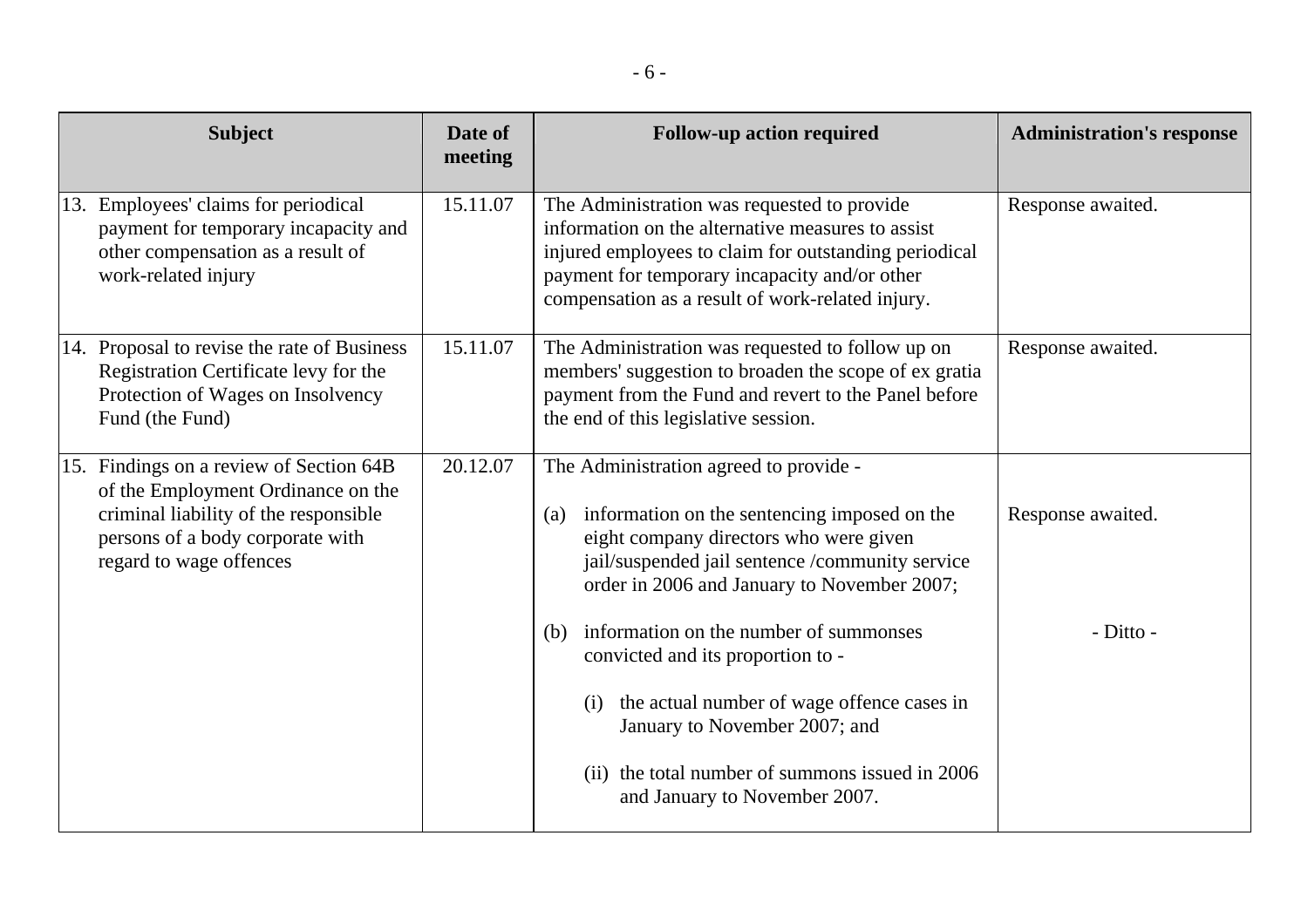| <b>Subject</b>                                                                                                                                             | Date of<br>meeting | <b>Follow-up action required</b>                                                                                                                                                                                                                                        | <b>Administration's response</b> |
|------------------------------------------------------------------------------------------------------------------------------------------------------------|--------------------|-------------------------------------------------------------------------------------------------------------------------------------------------------------------------------------------------------------------------------------------------------------------------|----------------------------------|
| 16. Report on the result of the Census and<br>Statistics Department's survey<br>on<br>"Benefits of employees"<br>under the<br><b>Employment Ordinance"</b> | 17.1.08            | The Administration was requested to provide further<br>breakdown by industry of the 42 900 non-"4-18"<br>employees working at least 18 hours per week but<br>expected not to work continuously for four weeks or<br>more in the present job at the time of enumeration. | Response awaited.                |
| 17. A review of occupational diseases in<br>Hong Kong in 2007                                                                                              | 20.3.08            | The Administration was requested -<br>to consider setting up an appeal mechanism with<br>(a)<br>reference to international practice and in<br>consultation with the industries;                                                                                         | Response awaited.                |
|                                                                                                                                                            |                    | to look into the latest position of the International<br>(b)<br>Labour Organization in respect of occupational<br>musculoskeletal disorders;                                                                                                                            | - Ditto -                        |
|                                                                                                                                                            |                    | to study the need to include other<br>(c)<br>musculoskeletal disorders of the hand or forearm<br>in the list of occupational diseases prescribed in<br>the Employees' Compensation Ordinance (Cap.<br>$282$ ; and                                                       | - Ditto -                        |
|                                                                                                                                                            |                    | to report the progress of the Administration's<br>(d)<br>follow-up on the issue of overnight work to the<br>Panel.                                                                                                                                                      | - Ditto -                        |